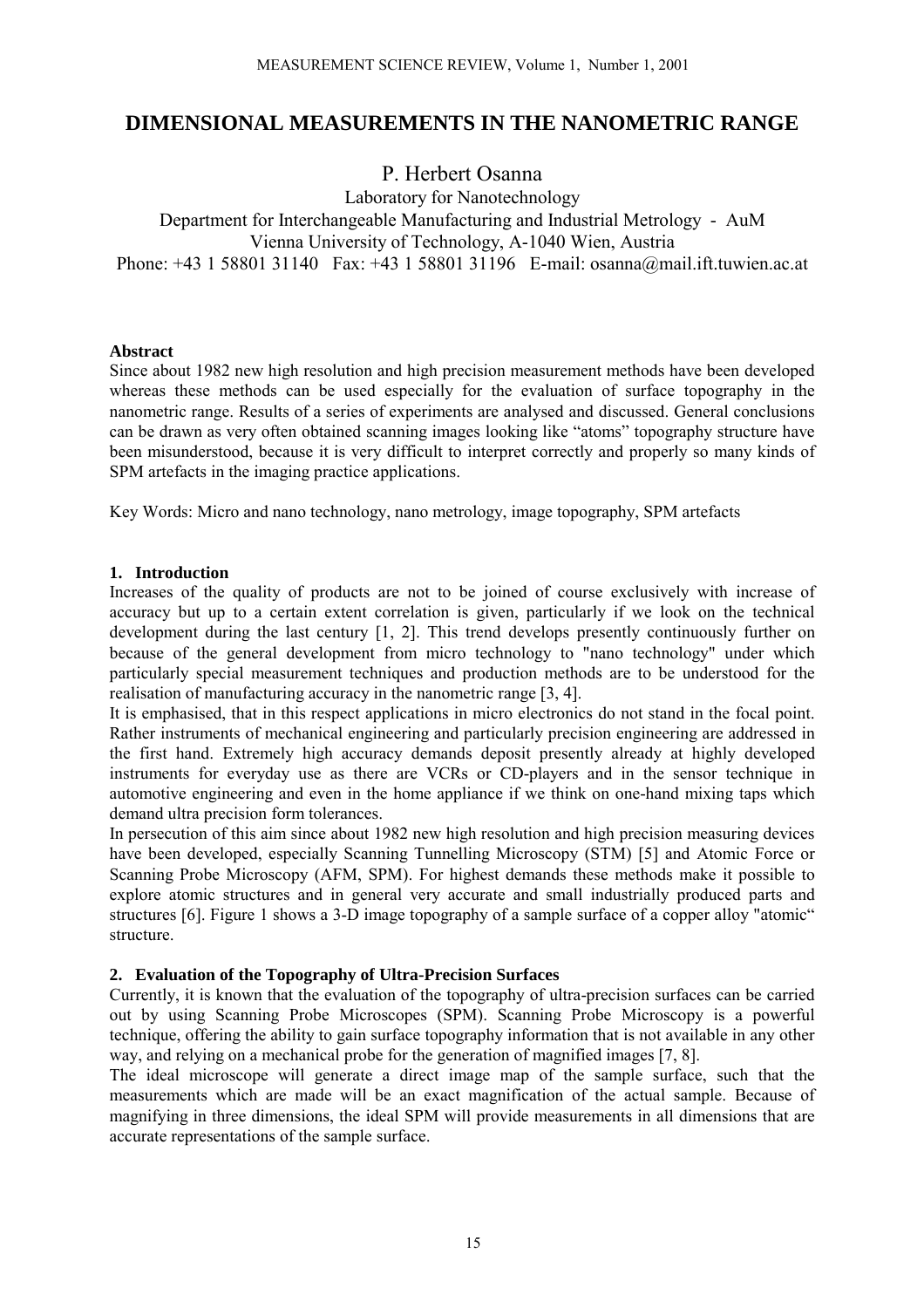

**Figure 1:** 3-D Image Topography of a Sample Surface of a Copper Alloy Atomic Structure

All analytical techniques contain artefacts [9]. The artefacts of traditional instrument techniques become better understood and are minimised by changes to the instrumentation, methodology or by knowledgeable interpretation of data. SPM is also subject to artefacts. If these are not understood, the SPM data can not be properly interpreted, led to many undesirable consequences, such as the inability to properly evaluate instrument performance and improper use of analytical results. The artefacts in SPM are not easy to be understood, because of resulting from very complicated sources and the sensitivity of the image results.

It is also very important that the operation performance, operator experiments and limitations of SPM instrumentation should be understood in order to properly interpret the images obtained. When artefacts are well understood, SPM data can be properly interpreted and the information can be used with confidence.

The confidence in SPM imaging results with influence of the artefacts and calibration methods of SPM instrumentation is always barrier to realise wide industrial application of SPM technology.

### **3. Topographies with Nanometric Resolution**

AFM (Atom Force Microscope) is one kind of SPM technique. AFM images are a combination of the sample surface and the probe that is used to image the micro and nano surfaces. An AFM is operable in ambient air, liquid or vacuum to solve features in three dimensions down to a fraction of an angstrom and is composed of a sensing probe, piezoelectric ceramics, a feedback electronic circuit, and a computer for generating and presenting images.

The measurement principle of AFM is, that AFM uses the force sensor to measure the deflection of a cantilever. The cantilever composed of a narrow (120 or 200 µm) silicon nitride arm with integrated tip scans the surface of the sample in form of grid-pattern. The scanning process is controlled by piezoelectric ceramics (x, y) with a resolution of 0.1 angstrom. The laser beam is focused on the upper side of the cantilever through a optical system and then reflected to a four section photo detector. The amount of the motion of the cantilever can then be calculated from the difference in light intensity on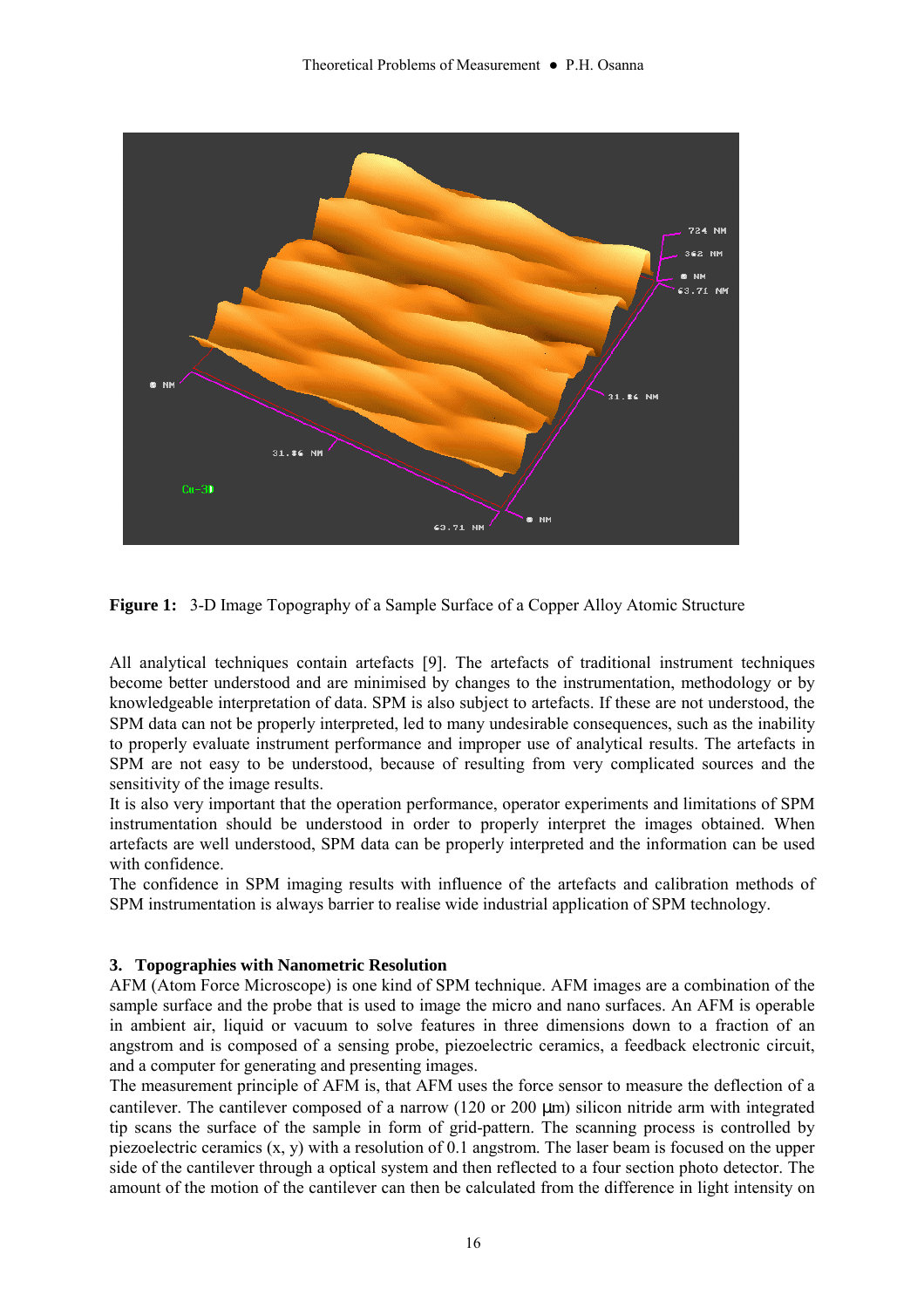the sectors. The signal of the cantilever motion will be led into the feedback loop, which controls the third movement of the piezo actuator in z-direction. The changes of z-position of the cantilever, which reflect the surface structure of the sample, are taken as the measuring signals and then processed for generating the image topographies.

Hooke's law gives the relationship between the cantilever motion z, and the force required to generate the motion, F:

 $F = -K_x$  (1)

K is the force constant of the cantilever, and taken as 1 Newton/meter.

The image topographies of the ultra precisely milled surfaces of Al- and Cu-alloys generated by using a diamond tool on an air-bearing precise milling machine as well as silicon coated with C-N ionbeams were obtained and analysed by means of AFM.

The sample materials are OFHC-copper and AlMgSi 13. The dimensions are: diameter  $= 48$  mm, height = 8 mm; the surface roughness values at the cross-sectional areas are: Ra  $\lt$  10nm, Rmax  $\lt$ 100nm.

Figures 2 shows the typical image topography and the analytical image results of one of the test surfaces.



**Figure 2:** Surface image results of copper alloy

### **4. Artefacts**

Any measurement that results in an image differing from the actual sample surface is an artefact [9, 10]. Artefacts are a part of any microscope technique. SPM artefacts can come from many sources. These artefacts are ranged over probe artefacts, scanner and piezoelectric ceramic artefacts, artefacts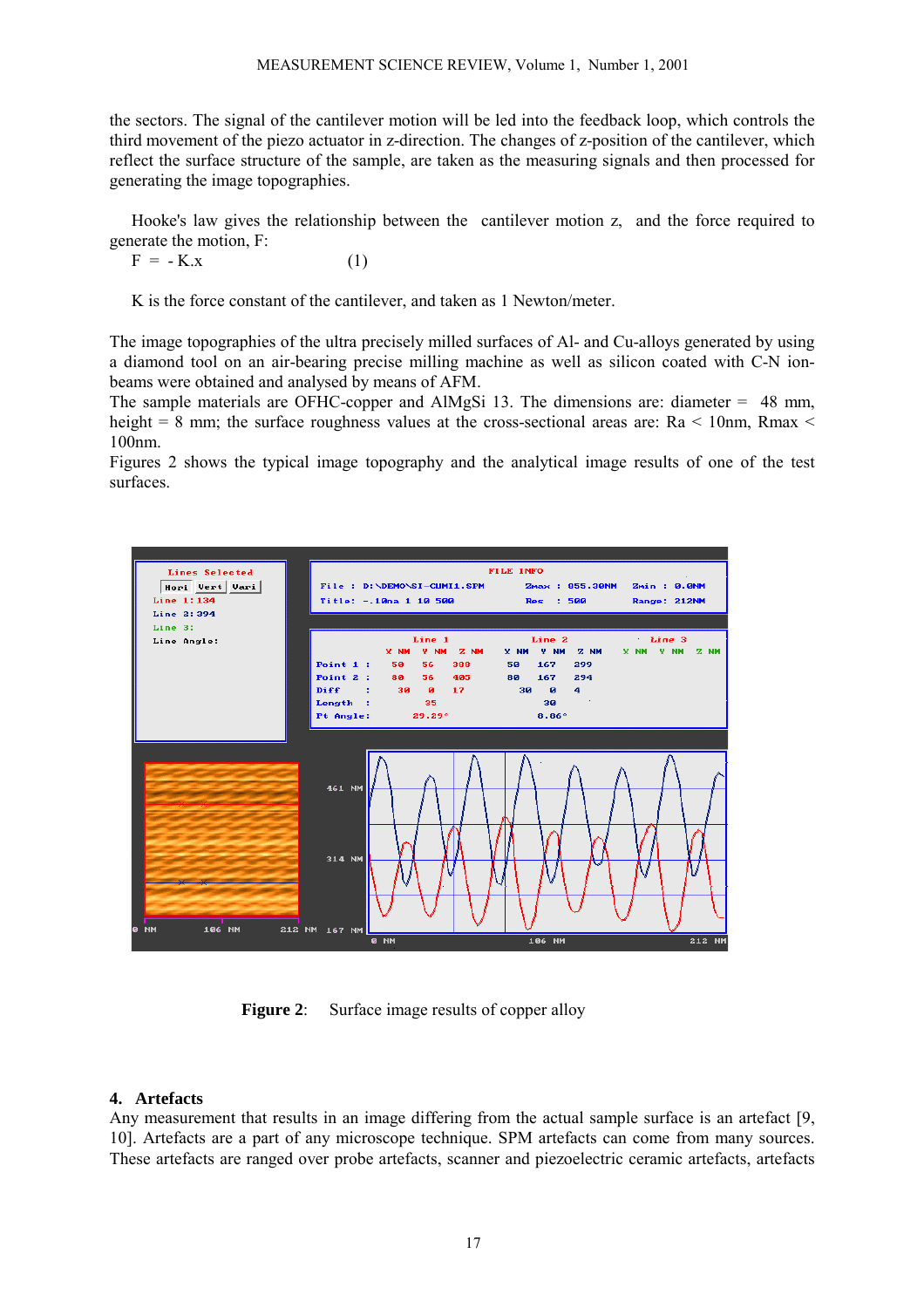resulting from instrument mechanical and electronic design, artefacts resulting from data manipulation and artefacts created by SPM samples.

As mentioned above, artefacts in SPM images can result from probe, such as probe/cantilever artefacts, probe geometry, step/concave feature distortions, convex feature distortions, probe asymmetry, probe flexing, cantilever backlash, probe reproducibility, contamination, double tips, and probe/sample angle.

The scanner and piezoelectric ceramic artefacts can come from the scanner material characters and the mechanical construction of SPM scanners, such as non-linearity, drift, creep, hysteresis, bowing, and dynamic range artefacts of the piezoelectric ceramics.

Artefacts resulting from instrument mechanical and electronic design are from for example, vibration between the SPM probe and sample, thermal stability of the stage, optimisation of the feedback control loop, instrument noise from the SPM power supply. Vibration resulting from instrument mechanical and electronic design is also a main factor resulting in SPM artefacts. When vibration occurs between the sample and the SPM probe, they can produce difficulty in achieving stable feedback and artefacts in images. Images which appear to look like "atoms" have actually been due solely to vibration [9]. These artefacts can appear as oscillations at the vibration frequency.

Data manipulation artefacts come from enhancement techniques of SPM images, such as tilt and level correction, band pass filtering, fast Fourier Transform, smoothing algorithms, shading and independent x, y, and z magnification.

Artefacts created by SPM samples are from, such as contamination of the sample, sample curvature, softness of the sample, probe/sample adhesion, particles on the sample surface and features deeper than the probe length.

The scanning process of nano surfaces by using AFM is also often influenced by several kinds of external factors, especially by environmental influences like vibrations, sound, air flow, changes of temperature, etc. They appear also as distortion of images or errors of measurements of the microstructures.

### **5. Analysis of Affect Factors of Nano Scanning Images**

The imaging results of a group of experiments that deal with imaging two ultra precise milled samples composed of Cu- and Al-alloys, and Silicon coated with C-N ion-beams in 1µm scan range, using scanner which has a maximum scan range of 150 $\mu$ m on AFM that has been installed on an antivibration worktable in a precise measuring laboratory, in which the temperature is maintained constant 20±0.1°C, have been achieved and will be discussed as following. The base of the Laboratory was also made for anti-vibration. The scanning head and scanning stage of the AFM are masked in a glass-plastic mask without the influence of air flow. Therefore, it is desirable to image micro and nano structures of ultra precisely machined surfaces by using AFM. The influence from the external factors in this case can be ignored.

For the all samples, the same experiment processes were taken, and the scanning range is always 1m, and other scan parameters are also same.

By means of the analysis of the image results, an interesting phenomenon that the image topographies obtained from different samples with the scanning parameters selected in a certain area are just like the same one - "atoms" structure, being independent of the surface states, manufacturing techniques and materials of the samples, appears. Images which appear to look like "atoms" have actually been due to the artefacts mentioned above in chapter 4, especially due to the insufficient high resolution of scanner and the control system of the scanner, and mainly due to vibration resulting from mechanical and electronic design of the instrument, e.g. the vibration of the scanning movement between the scanner, the tip of the probe and the sample, because these artefacts in SPM images can appear as oscillations at the vibration frequency through analysis of the image topographies obtained. This can be determined by varying the scan speed, range and rotation, and observing the resulting change in the image. The frequency of the vibration has been obtained through the investigation. It is about 350 Hz.

The influence grade of the vibration is dependent of the scanning frequency and size of the scanning area. If the vibration between the probe and sample appears, it is very difficult to get the stable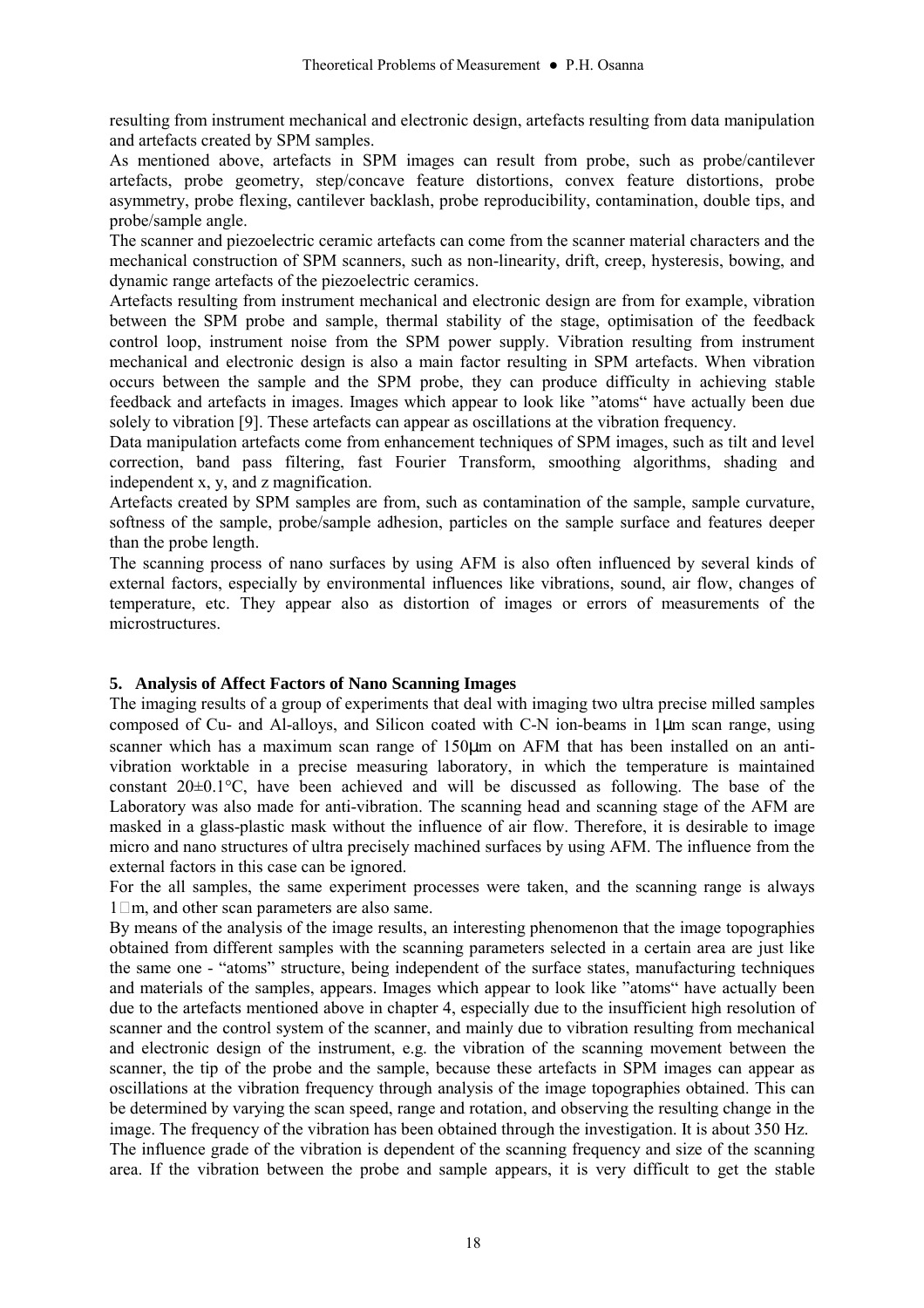feedback and the artefacts also appear in the image results. The operator experiences are also very important for the adjustment of the scanning parameters at nanometric resolution.

Scanning images of the nano surfaces using probe on AFM is often influenced with several kinds of causes as mentioned in chapter 4. There exist environmental influences like ambient vibrations, sound, air flow, changes of temperature etc. but also other influences as there are e.g. noise from sensor (scanner) devices, geometry of scanning probes, and scanning movement itself. Measurement errors due to scanning movement are caused by non-linearity and hysteresis of commonly used piezoelectric-translators. They appear as distortion of images or errors of measurements of the microstructures.

If the feedback control loop is not properly optimised, oscillations or other undesired effects may result. These can cause the SPM image to show waves, noise, or other artefacts. Noise from the SPM power supply will cause noise on the voltages applied to the piezoelectric ceramics.

The techniques that are used to enhance SPM images may also distort the data and lead to misinterpretation. Tilt and level correction, band pass filtering; Fast Fourier Transform (FFT), smoothing algorithms and shading, which can be helpful in enhancing SPM images, can also introduce artefacts.

Sample contamination and curvature can also result in artefacts, particularly if combined with sample tilt. Softness, probe/sample adhesion, particles on the sample surface and features deeper than the probe length can create the artefacts. If a feature is imaged, such as a pit, which is deeper than the probe tip is long, the cantilever will strike the edge of the feature. The resulting image will be a combination of the actual sample surface and the shape of the cantilever.

An understanding of the interaction between probes and samples is important, in order to properly evaluate SPM images. Obtaining reproducible tips is currently a major challenge, especially since good tips often become dull or dirty after 1 day or less of imaging.

The scan range of considerable software manipulation is possible, making poor raw data appear to be of high quality. This does not mean that the data are an accurate representation of the sample surface, however, and must be interpreted with caution. A knowledge of the image rendering techniques used and access to the raw data collected are essential for analyst to interpret SPM data with confidence and present quality images.

The artefacts and errors can be reduced in several ways: by tubular corrections or, by used of position sensors and interpolation between nominal values and actual sizes or, by a priori high precision positioning, that is positioning of piezo-translators in a closed loop control. Use of closed loop controlled piezo-translators allows to reduce non-linearity, depending on performance of positioning sensors and control circuits This requires the compromise between decreasing scanning speed and increasing positioning accuracy. In order to obtain the image topographies with atomic resolution by using AFM, the artefacts mentioned in chapter 3 must be avoided and properly interpreted.

### **6. Discussion**

In this paper, the sources of SPM artefacts and the affect factors of the SPM images are presented and investigated. The imaging results obtained have been analysed and discussed, and the frequency of the vibration from sensor devices and scanning movement are investigated..

It has been concluded that so many scanning images looking like "atoms" topography structure obtained have been misunderstood in the world, because it is very difficult to correctly and properly interpret so many kinds of SPM artefacts in the imaging practice applications. Therefore, it is very important to control the vibration between the sample and the SPM probe, e.g. to improve the design and manufacturing technology of new types of scanners and nano instrumentations to enhance the wide industrial application of SPM technology.

For the future development of the SPM instrumentation, the characters of the piezoelectric ceramics, such as hysteresis, creep and thermal drift must be perfectly avoided or compensated, and the all artefacts mentioned above and the influences of the environment, e.g. the influence of the temperature, the air flow and the vibration have to be minimised and be understood, the images obtained must be properly interpreted.